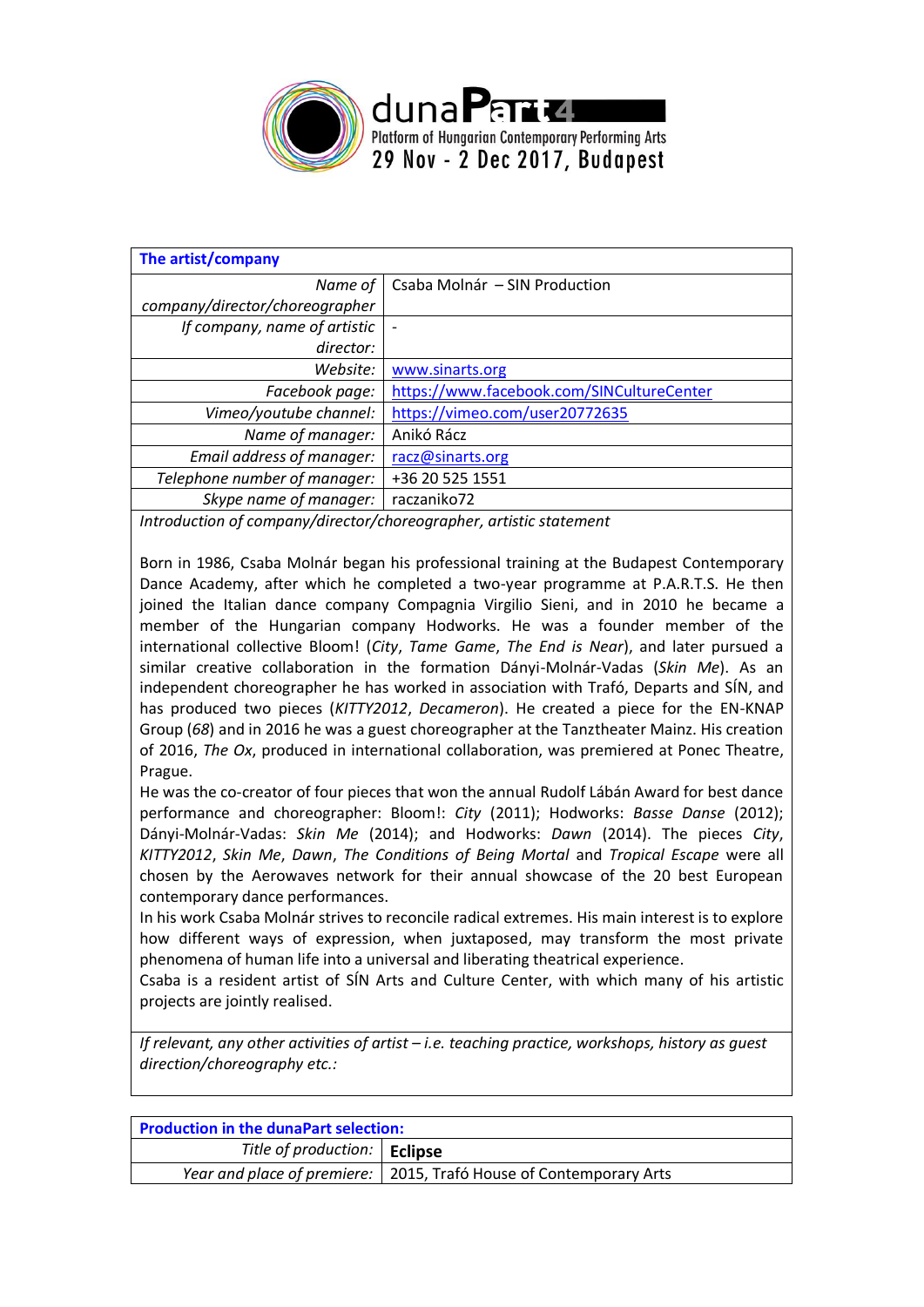

duna Parte Platform of Hungarian Contemporary Performing Arts

29 Nov - 2 Dec 2017, Budapest

| Length:                                |  | 45 mins                                                 |
|----------------------------------------|--|---------------------------------------------------------|
| Cast, creative team:                   |  | Director / Choreographer: Csaba Molnár                  |
|                                        |  | Performed by: Viktória Dányi, Zsófia Tamara Vadas, Lili |
|                                        |  | Raubinek, Júlia Vavra, Adél Juhász, Viola Lévai, Emese  |
|                                        |  | Cuhorka and the dancers of the Budapest Contemporary    |
|                                        |  | Dance Academy: Aisté Adomaityté, Shiraz Amar, Felícia   |
|                                        |  | Bokor, Marina Donatone, Evelin Novák, Réka Oberfrank,   |
|                                        |  | Petra Peček, Julija Pecnikar, Judit Polgár, Ramóna      |
|                                        |  | Takács, Ana Tot                                         |
|                                        |  | Lights: Kata Dézsi                                      |
|                                        |  | Music: Vince Varga, Csaba Molnár                        |
|                                        |  | Dramaturge: Máté Dallos                                 |
|                                        |  | <b>Costumes: Marcio Kerber Canabarro</b>                |
|                                        |  | Production manager: Rácz Anikó                          |
| Link to the trailer:                   |  | https://vimeo.com/152441953                             |
| Link to the full length recording-     |  | https://vimeo.com/153750177                             |
| with password if applicable:           |  | password: eclipse2015                                   |
| Coproducers:                           |  | SÍN Arts and Culture Centre, Trafó House of             |
|                                        |  | <b>Contemporary Arts</b>                                |
| Supporters:                            |  | departs - the Culture Programme of the European Union   |
| Past international tours and           |  | 2016 International Dance Festival, Birmingham           |
| festival presentations                 |  |                                                         |
| (venue/festival, city)                 |  |                                                         |
| Number of performers:                  |  | $4 + 10$ to 14 local dancers                            |
| Total number of people on tour:        |  | 7 (4 dancers, 1 choreographer, 1 light technician, 1    |
|                                        |  | assistant/tour manager)                                 |
| <b>Basic technical requirements</b>    |  |                                                         |
| Size of stage (width x depth x height) |  | $10 \times 10 \times 4,5$                               |
| Scale of venue (small/medium/large)    |  | medium                                                  |
| Length of setup and strike:            |  | 8 hours on the day of show                              |
| Any particular technical requirement:  |  | None                                                    |

*Synopsis/Description of performance (1.500-2.000 characters):*

Csaba Molnár invited 18 female dancers  $-7$  professionals and 11 students from the Budapest Contemporary Dance Academy – to create this fresh, cheeky, postpunk/trance baroque piece, with a strong female voice.

The show evokes the improvised masses of party culture. Through reinterpreting the stereotypical situations created by the dancing crowd, a new, fictitious, comic-like world is born. Beyond the dramas of night life, human games are resolved and a new trance-like state is achieved, in which the ego and the instincts take on shadows.

Three images, three icons. In one a human crowd is raving; the second is calmer, with a sense of anticipation; in the third, these women express the collective grief of love through songs. Why love? Because it is something that everybody feels and understands. LOVE. What is left afterwards? It doesn't matter, you just can't wait to get to bed, all you have the energy for is to brush your teeth while looking at yourself in the mirror, and then everything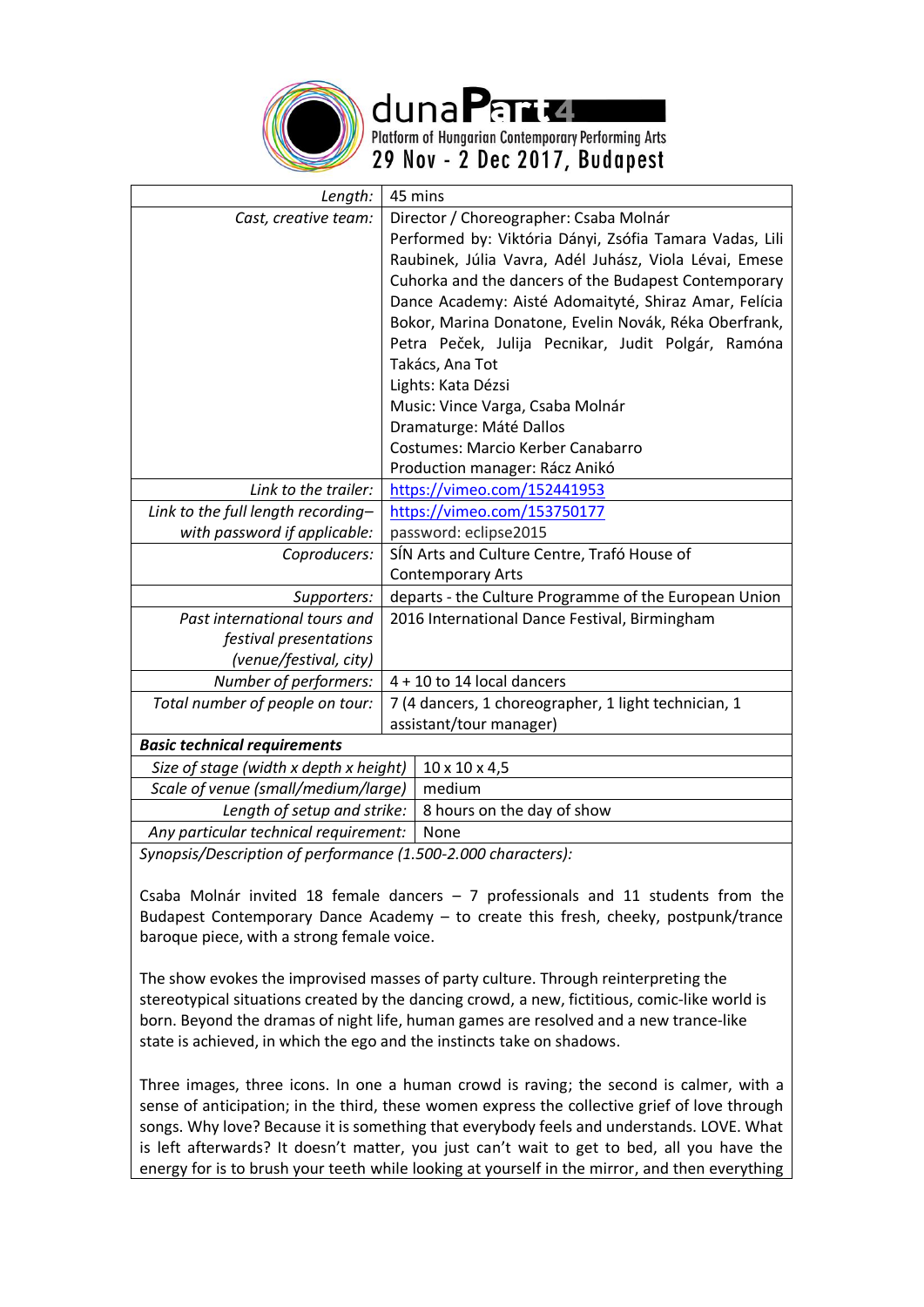

that has happened – or you would have wanted to happen – dawns on you in the mirror. But it's OK, you are just happy to get under your dotted blanket and shut the blinds.

*Eclipse* was a piece realised in cooperation with the Budapest Contemporary Arts Academy. The cast of seven professional female dancers was extended with eleven students from the school, who took part in creating the piece.

The students from the dance school had the opportunity to take part in creating and producing a professional dance piece, to work with a choreographer and dancers who have experience.

The project to present a piece with a fresh, young world and a strong female voice is excellent for involving the local dance community.

*Eclipse* tours with one choreographer, four professional dancers from the original cast, one a light technician, a costume assistant and a tour manager – 7 people in all.

The choreographer always travels to the hosting venue to audition 10-15 local dancers, who will take part in the project. The locally selected dance students, semi-professional dancers and young professionals should be all female and above 16 years of age.

The piece is recreated in a workshop of 5 days, with 6 hours a day of rehearsal time, conducted in a dance studio. The workshop is led by the choreographer and the four professional dancers.

The costumes and the simple set are provided by the production, and transported by air as personal luggage.

*Review extracts with links (2-3 pieces):* 

*"A cheeky postpunk/trance baroque creation (if such a thing exists): it pushes the ontological boundaries of theatre pieces, questions the quality of movement that is to be lifted into choreography, and – at the same time – it's showing off. This is rioting in trash-kitsch disharmony." (Zsuzsanna Komjáthy)* 

*"It's just bloody good as it is. It is comprehensible (or subjectively interpretable) and enjoyable. A revelation." (Csaba Kutszegi)*

*"Eclipse is like a rolling process, which starts from the thumping world of parties and moves on towards the expression of our most secret emotions. It shows us what it's like to experience nightlife as a community or as an individual, and how we can express either sentimentality or savagery without any sense of shame. In the performance, irony and selfirony, pop culture and stereotypical situations drift past one another and then meet up. The dancers engage in dialogues with each other to the rhythm of familiar hits, which could be caricatures of our viscerally endured weltschmerz." (phenomenon.hu, 2015.12.08.)*

| Other productions currently on tour No 1: |                                                                          |  |
|-------------------------------------------|--------------------------------------------------------------------------|--|
| Title of production: The Ox               |                                                                          |  |
|                                           | Year and place of premiere:   2016, Trafó House of Contemporary Arts     |  |
|                                           | Length: $\vert$ 50 mins                                                  |  |
|                                           | Cast, creative team:   Creators-performers: Emese Cuhorka, Csaba Molnár, |  |
|                                           |                                                                          |  |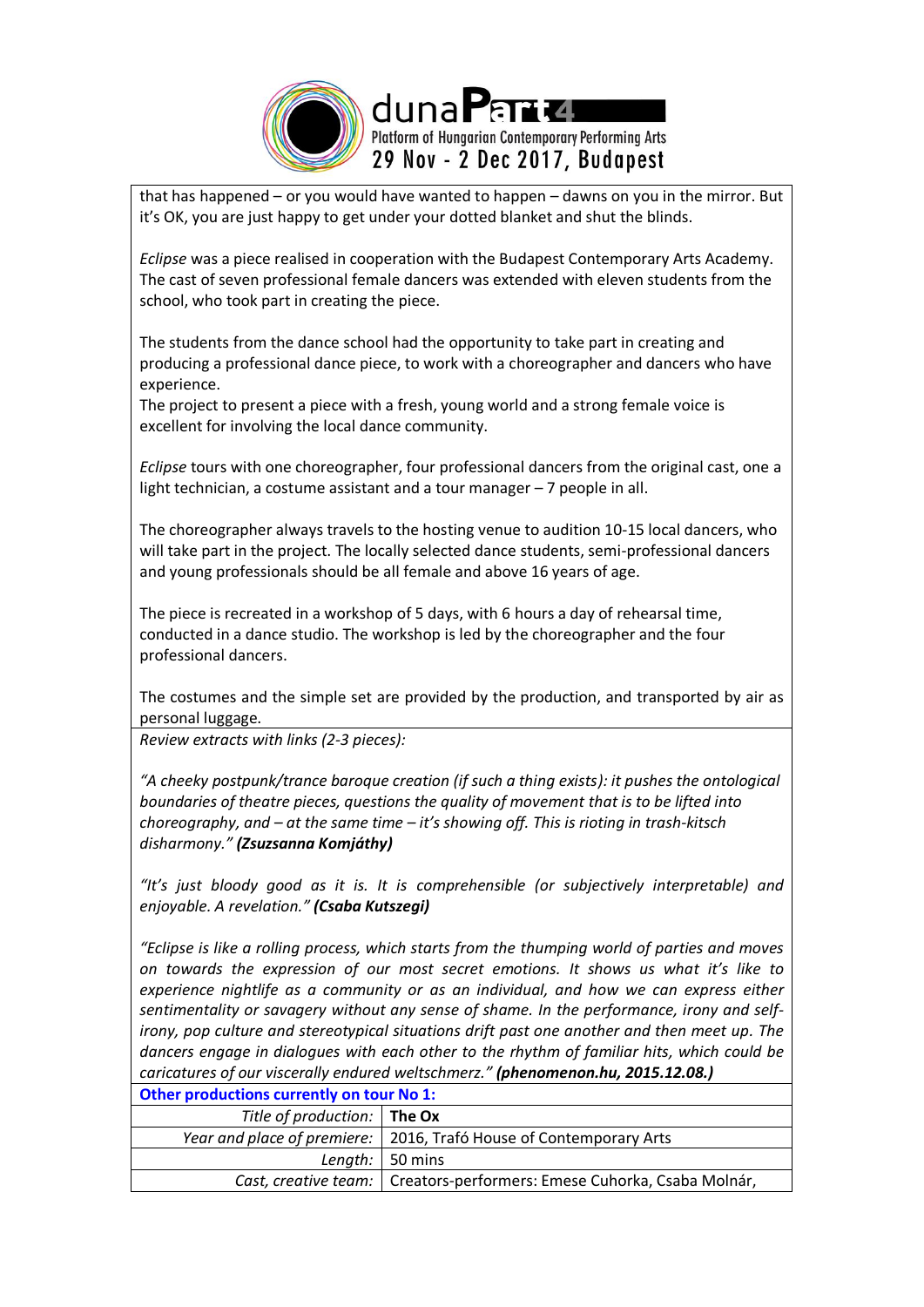

duna Partu Platform of Hungarian Contemporary Performing Arts 29 Nov - 2 Dec 2017, Budapest

|                                                               |                                                    | Viktor Szeri, Zsófia Tamara Vadas, Júlia Vavra     |
|---------------------------------------------------------------|----------------------------------------------------|----------------------------------------------------|
|                                                               | Dramaturge: Ármin Szabó-Székely                    |                                                    |
|                                                               | Lights: Kata Dézsi                                 |                                                    |
|                                                               |                                                    | Consultant: Marcio Kerber Canabarro, Marco Torrice |
|                                                               |                                                    | Special Thanks to: Áron Porteleki, Bence Vavra     |
|                                                               |                                                    | Choreographer: Csaba Molnár                        |
|                                                               |                                                    | Production manager: Anikó Rácz                     |
| Link to the trailer:                                          |                                                    | 1min tralier: https://vimeo.com/191635928          |
|                                                               |                                                    | 3min trailer: https://vimeo.com/191636465          |
| Link to the full length recording-                            | https://vimeo.com/190831650                        |                                                    |
| with password if applicable:                                  |                                                    | password: TheOx2016                                |
| Coproducers:                                                  | SÍN Arts and Culture Centre, Trafó House of        |                                                    |
|                                                               |                                                    | Contemporary arts                                  |
| Supporters:                                                   | Be Spectactive, Open Latitudes3 - the Programme of |                                                    |
|                                                               |                                                    | Europe Culture, Visegrád Foundation, Ponec Theatre |
|                                                               |                                                    | Prague, Studio Alta Prague, National Cultural Fund |
| Past international tours and                                  |                                                    | 2016 Ponec Theatre, Prague                         |
| festival presentations                                        | 2016 Cialo/Umysl Festival, Nowy Teatr, Warsaw      |                                                    |
| (venue/festival, city)                                        |                                                    |                                                    |
| Number of performers:                                         | 5                                                  |                                                    |
| Total number of people on tour:                               | $\overline{7}$                                     |                                                    |
| <b>Basic technical requirements</b>                           |                                                    |                                                    |
| Size of stage (width x depth x height)                        |                                                    | $10 \times 10 \times 4,5$                          |
| Scale of venue (small/medium/large)                           |                                                    | medium                                             |
| Length of setup and strike:                                   |                                                    | 8 hours on the day of show                         |
| Any particular technical requirement:                         |                                                    | None                                               |
| Suponsis/Description of performance (1,500-2,000 characters): |                                                    |                                                    |

*Synopsis/Description of performance (1.500-2.000 characters):*

Csaba Molnár's new piece conveys pictures on nothing - nothing like us - us called humans humans as the greatest and most potent habitants of this whole holy planet.

Five people try to surrender in a fictitious world. If not truly connect at least to coexist peacefully in a world created by the fiction of theatre. They work hard to make sense out of nonsense and land on a common ground of acceptance. Five individuals meet in a fictive room hosted by the theatre. With their voice, with their body and with the objects found as if they were leftovers of a riot of a fictitious protest. They imagine a place of free expression and expansion of ideas, thoughts and the body.

Our bodies and minds are framed, covered and controlled. We are hidden. Hidden behind thoughts and ideas. Ideas of others. We don't even hear each other, we don't listen and we've even lost the need, ability and curiosity to do so. The need to move on or the desire for change is still there, but there is too much noise. Noise of a crowd, which hears like senseless superficial nonsense. We think of ourselves as individuals but we are just one element of the same crowd. And it's only the fear left to share. The fear from being rejected and unaccepted.

*Reviews (2-3 pieces):*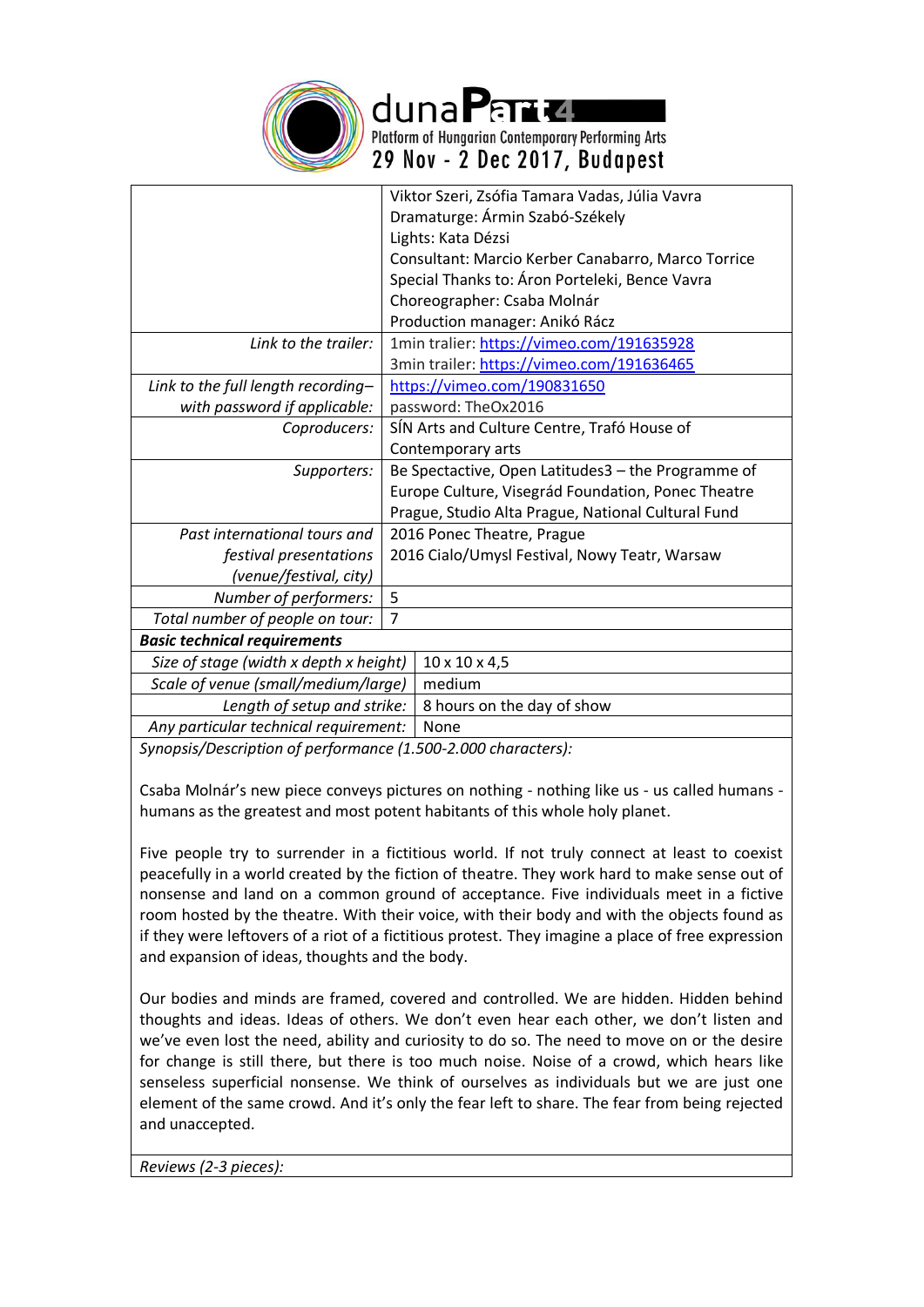

*"Csaba Molnár is highly excellent and innovative in the modulation between laughter and drumming, from drumming to clapping then into romping, and in pointing at the existence of mankind as we have never seen before. This is what we are faced in this piece - the various social roles, in which this knowledge feels so familiar to us, hides our bodies from us, hides this ox that laughs notoriously, follows rhythms, abides with the slaps and constrained to continuous reaction." (András Rényi, szinhaz.hu)*

*"Apart from the good producer's background the success story – which we have witnessed in the last two years (since Skin Me) – of one of the most talented contemporary choreographers is also due to his co-creators who are not at all less 'uninhibited' than himself. Csaba Molnár has already established his own style of our human craps. Our everyday little things, our superficiality and lack of self-confidence and other deficiencies are presented with such sympathy and humour that we just can't help embracing them all. We are amazed by the unlimited creativity, which somehow always starts from the paralytic helplessness. (…) It is not just dance but a concert, fanfare, and also drama, we see a Tarantino film and a ballet mess-up at the same time. (…) It is disrupting and uplifting crap."' (Sisso, Magyar Narancs, 2016.11.03.)* 

| Other production currently on tour No 2: |                                                         |  |
|------------------------------------------|---------------------------------------------------------|--|
| Title of production:                     | Decameron                                               |  |
| Year and place of premiere:              | 2014, Trafó House of Contemporary Arts                  |  |
| Length:                                  | 45 mins                                                 |  |
| Cast, creative team:                     | Director: Csaba Molnár                                  |  |
|                                          | Performers: Marcio Kerber Canabarro, Emese Cuhorka,     |  |
|                                          | Viktória Dányi, Csaba Molnár, Marco Torrice             |  |
|                                          | Music: montage: J. Mahler, J.S. Bach, I. Stravinsky, C. |  |
|                                          | Janequin, Zoltán Mizsei                                 |  |
|                                          | Costume: Csaba Molnár                                   |  |
|                                          | Light: Katalin Dézsi                                    |  |
|                                          | Production manager: Anikó Rácz                          |  |
| Link to the trailer:                     | https://vimeo.com/104079557                             |  |
| Link to the full length recording-       | https://vimeo.com/126949918                             |  |
| with password if applicable:             | password: decameron2014                                 |  |
| Coproducers:                             | SIN Arts and Culture Centre, Trafó House of             |  |
|                                          | <b>Contemporary Arts</b>                                |  |
| Supporters:                              | Ministry of Human Resources, , departs, Culture         |  |
|                                          | Programme of the European Union                         |  |
| Past international tours and             | 2014 Cialo/Umysl Festival, Warsaw                       |  |
| festival presentations                   | 2015 Thealter Festival, Szeged                          |  |
| (venue/festival, city)                   |                                                         |  |
| Number of performers:                    | $\overline{4}$                                          |  |
| Total number of people on tour:          | 6                                                       |  |
| <b>Basic technical requirements</b>      |                                                         |  |
| Size of stage (width x depth x height)   | $10 \times 10 \times 4,5$                               |  |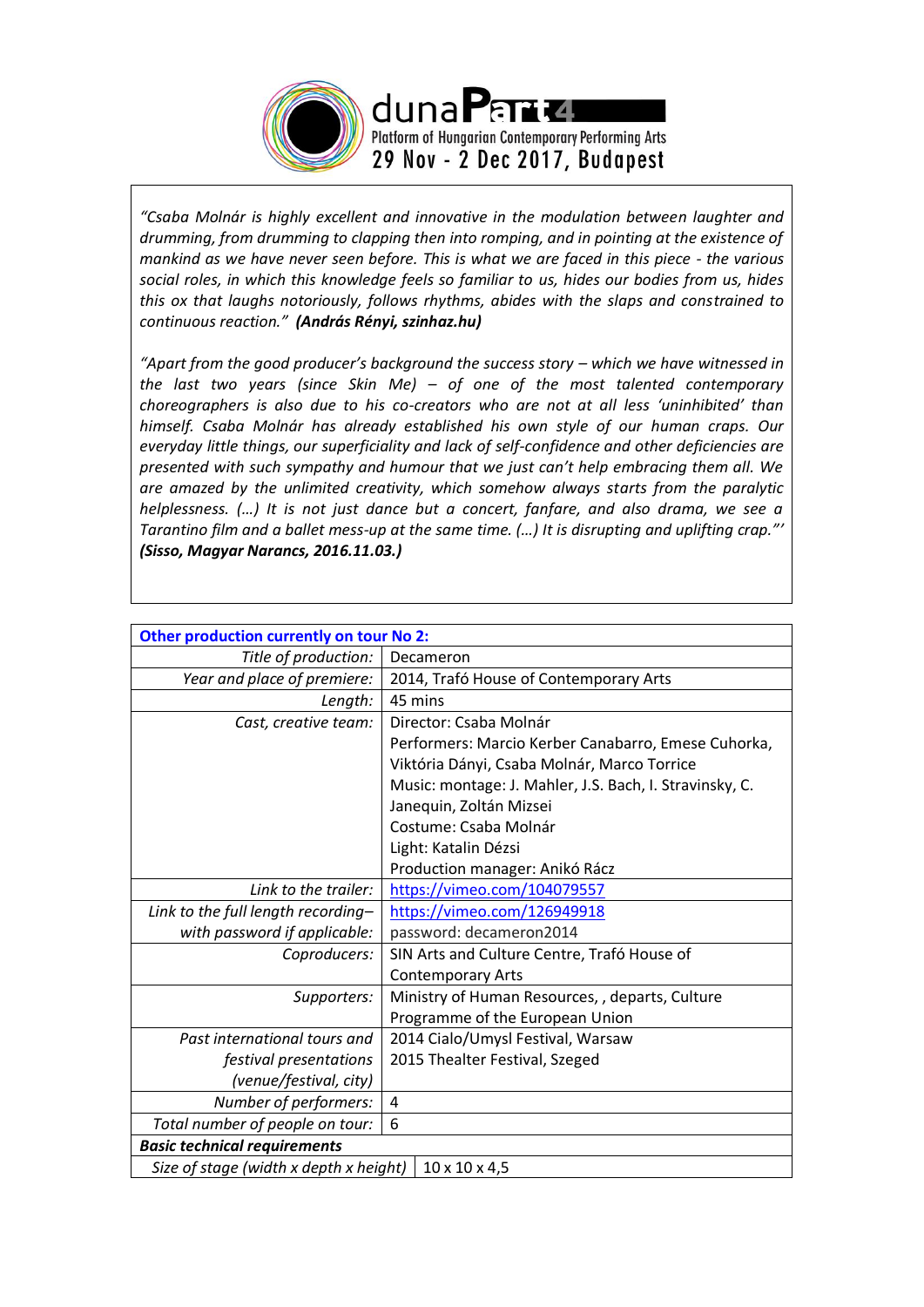

| Scale of venue (small/medium/large)   medium |                                                                |
|----------------------------------------------|----------------------------------------------------------------|
|                                              | Length of setup and strike: $\vert$ 8 hours on the day of show |
| Any particular technical requirement:   None |                                                                |
|                                              |                                                                |

*Synopsis/Description of performance:*

In his piece premiered in 2014 Csaba Molnár freely associates his own instinctive, visual and auditive images with the sensual and structural world of Decameron. He creates a collage of people, stories with a modest and daring attitude, in which comical, tragic, vulgar, sacred, decent and heroic is intertwined in a dynamics that is free of judgement.

*Reviews (2-3 pieces):* 

*'The new piece of Molnár is a liberating experience, because it confronts us with our fallibility, the feeling of being lost, and also because it encourages us to be ourselves, to be different. And it does so with credit. As it has a daring, plain and humane voice, curiosity, acceptance, openness and honesty strike through that all reject conformity. The 70-minutes piece is inspired by the works by Boccaccio and Pasolini, the inspiration however is to be found in the essential kinship instead of the direct connotations, paraphrase or reminiscence: in the work of Molnár – just like in the stories of Boccaccio – it is all about unpredictability, unexpected turns, surprise and the odd flip of fate. All this is just as much as an anchor as the frivolous, erotic, sensual characteristics, and especially humour, satire, grotesque and irony. The classic of Boccaccio tells us a hundred stories, Pasolini's adaptation has ten ones, and the absurd piece of this contemporary dance maker tells us almost as many stories as the Italian movie maker in 1971.' (Krisztina Horeczky - tanckritika.hu)*

*"He is capable of grasping larger structures, he thinks in the theatre, he is uninhibited, and can reflect on himself and on the genre in an ironic manner – which is very much needed for the revival of the genre. With this he involuntarily revokes the important moments of the best ones of the previous generation. At the same time he has some of the significant characteristics of the great experimenters, such as letting the scenes slightly lengthy and insisting on some ideas."*

*"In the sensual, scandalously funny, Boccaccio-evoking performance so characteristic of our world he is accompanied by three other renowned dancer-comedians, Emese Cuhorka, Viktória Dányi and Marco Torrice on stage. These young artists entertain us with a chain of appearances on the beach, or just being bored, hooked on net, indulged in the cult of wellness, burdened with guilt or superstition with refreshing wit. Once we seem to discover traces of Beckett, then Terry Gilliam or Apostle Paul in the wordless scenes of fictitious campfires. We are presented with an account of the everyman from everyday sacredness, through ordinary to heroic. And then Our Kingdom Come, Amen." (Sisso, Magyar Narancs, 2014.05.15.)* 

For Csaba Molnár's works in collaboration with Marcio Kerber Canabarro please see the info sheet of the production Tropical Escape.

| <b>Future productions:</b> |                                         |
|----------------------------|-----------------------------------------|
|                            | (Working) title of   Watch Me Happening |
| production:                |                                         |